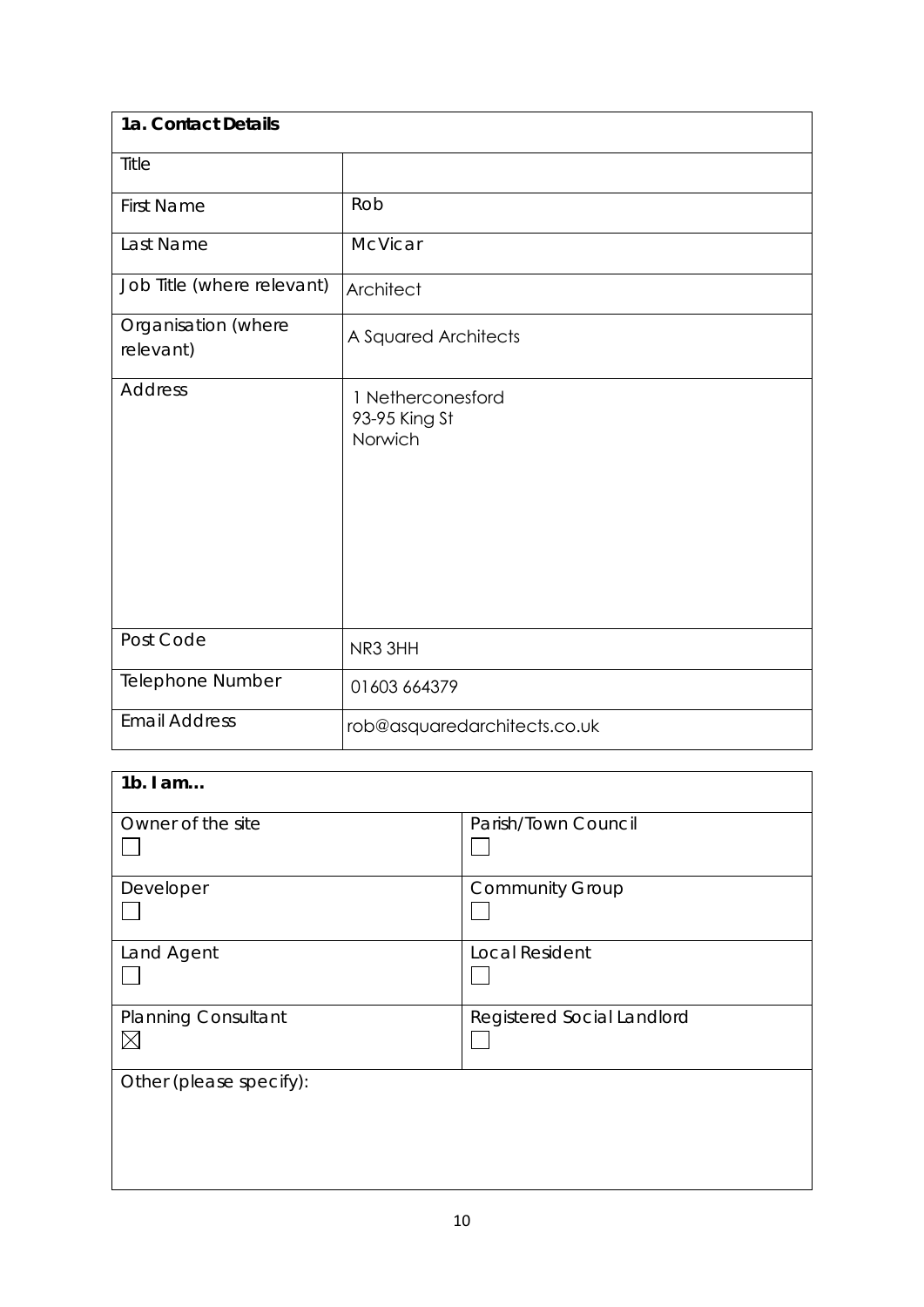| 1c. Client/Landowner Details (if different from question 1a) |          |
|--------------------------------------------------------------|----------|
| Title                                                        | Mr & Mrs |
| <b>First Name</b>                                            |          |
| Last Name                                                    | Campbell |
| Job Title (where relevant)                                   |          |
| Organisation (where<br>relevant)                             |          |
| Address                                                      |          |
| Post Code                                                    |          |
| Telephone Number                                             |          |
| <b>Email Address</b>                                         |          |

| 2. Site Details                                                                                                                                                    |                                                   |
|--------------------------------------------------------------------------------------------------------------------------------------------------------------------|---------------------------------------------------|
| Site location / address and post<br>code                                                                                                                           |                                                   |
| (please include as an attachment<br>to this response form a location<br>plan of the site on an scaled OS<br>base with the boundaries of the<br>site clearly shown) | 38 Strumpshaw Road<br>Brundall<br><b>NR13 5PG</b> |
| Grid reference (if known)                                                                                                                                          |                                                   |
| Site area (hectares)                                                                                                                                               | 0.25                                              |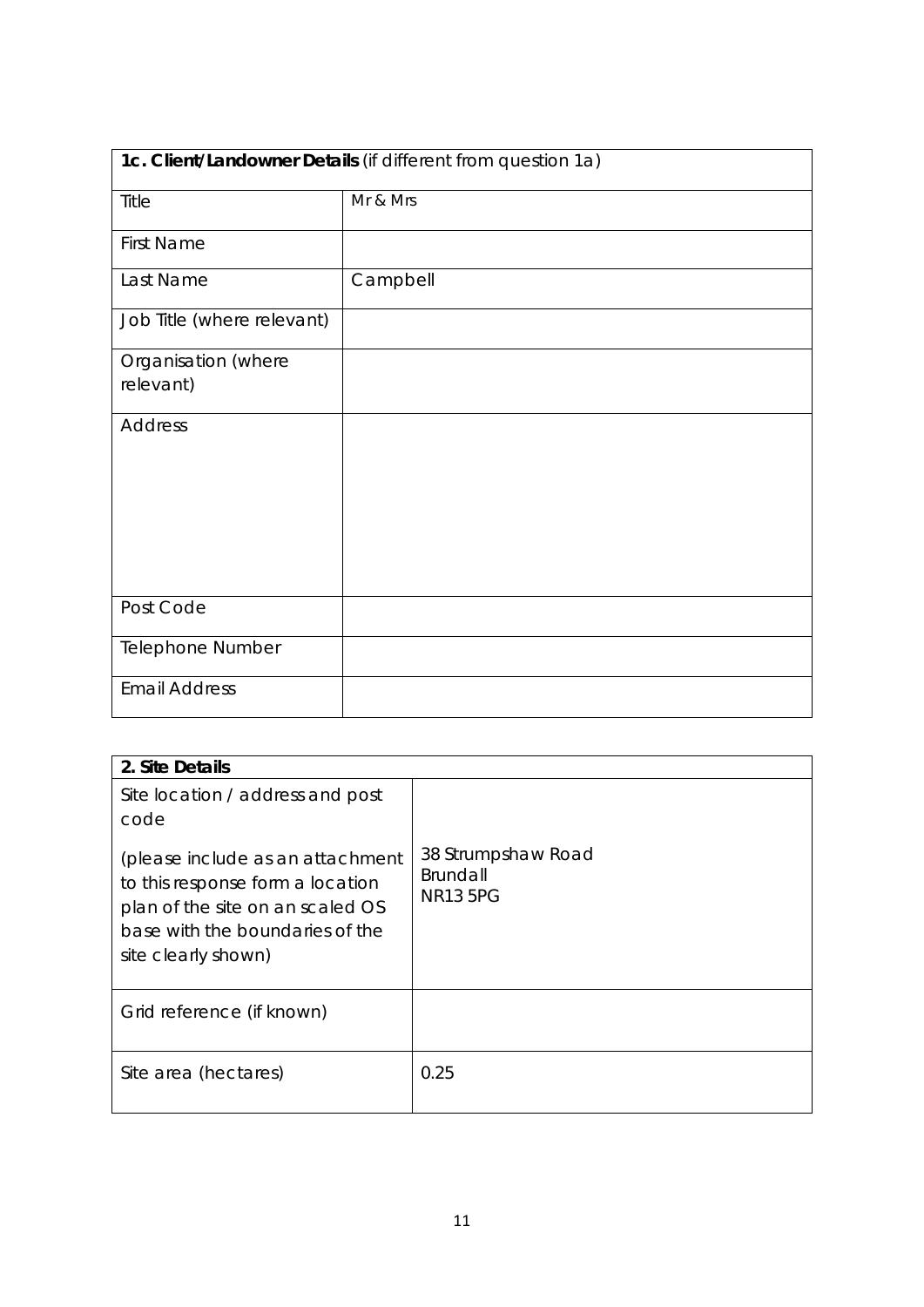| <b>Site Ownership</b>                                                               |                                                                                      |                                                                           |
|-------------------------------------------------------------------------------------|--------------------------------------------------------------------------------------|---------------------------------------------------------------------------|
| 3a. I (or my client)                                                                |                                                                                      |                                                                           |
| Is the sole owner of the<br>site                                                    | Is a part owner of the site                                                          | Do/Does not own (or hold<br>any legal interest in) the<br>site whatsoever |
| $\times$                                                                            |                                                                                      |                                                                           |
|                                                                                     | 3b. Please provide the name, address and contact details of the site's               |                                                                           |
|                                                                                     | landowner(s) and attach copies of all relevant title plans and deeds (if available). |                                                                           |
|                                                                                     |                                                                                      |                                                                           |
|                                                                                     |                                                                                      |                                                                           |
|                                                                                     |                                                                                      |                                                                           |
|                                                                                     |                                                                                      |                                                                           |
| 3c. If the site is in multiple                                                      |                                                                                      |                                                                           |
| landownerships do all                                                               | Yes                                                                                  | <b>No</b>                                                                 |
| landowners support your                                                             |                                                                                      |                                                                           |
| proposal for the site?                                                              |                                                                                      |                                                                           |
|                                                                                     |                                                                                      |                                                                           |
|                                                                                     | 3d. If you answered no to the above question please provide details of why not all   |                                                                           |
| of the sites owners support your proposals for the site.                            |                                                                                      |                                                                           |
| <b>NA</b>                                                                           |                                                                                      |                                                                           |
|                                                                                     |                                                                                      |                                                                           |
|                                                                                     |                                                                                      |                                                                           |
|                                                                                     |                                                                                      |                                                                           |
|                                                                                     |                                                                                      |                                                                           |
|                                                                                     |                                                                                      |                                                                           |
|                                                                                     |                                                                                      |                                                                           |
|                                                                                     |                                                                                      |                                                                           |
|                                                                                     |                                                                                      |                                                                           |
|                                                                                     |                                                                                      |                                                                           |
|                                                                                     |                                                                                      |                                                                           |
| <b>Current and Historic Land Uses</b>                                               |                                                                                      |                                                                           |
| 4a. Current Land Use (Please describe the site's current land use e.g. agriculture, |                                                                                      |                                                                           |
| employment, unused/vacant etc.)                                                     |                                                                                      |                                                                           |
|                                                                                     |                                                                                      |                                                                           |

| Residential                      |     |           |
|----------------------------------|-----|-----------|
| 4b. Has the site been previously | Yes | <b>No</b> |
| developed?                       |     |           |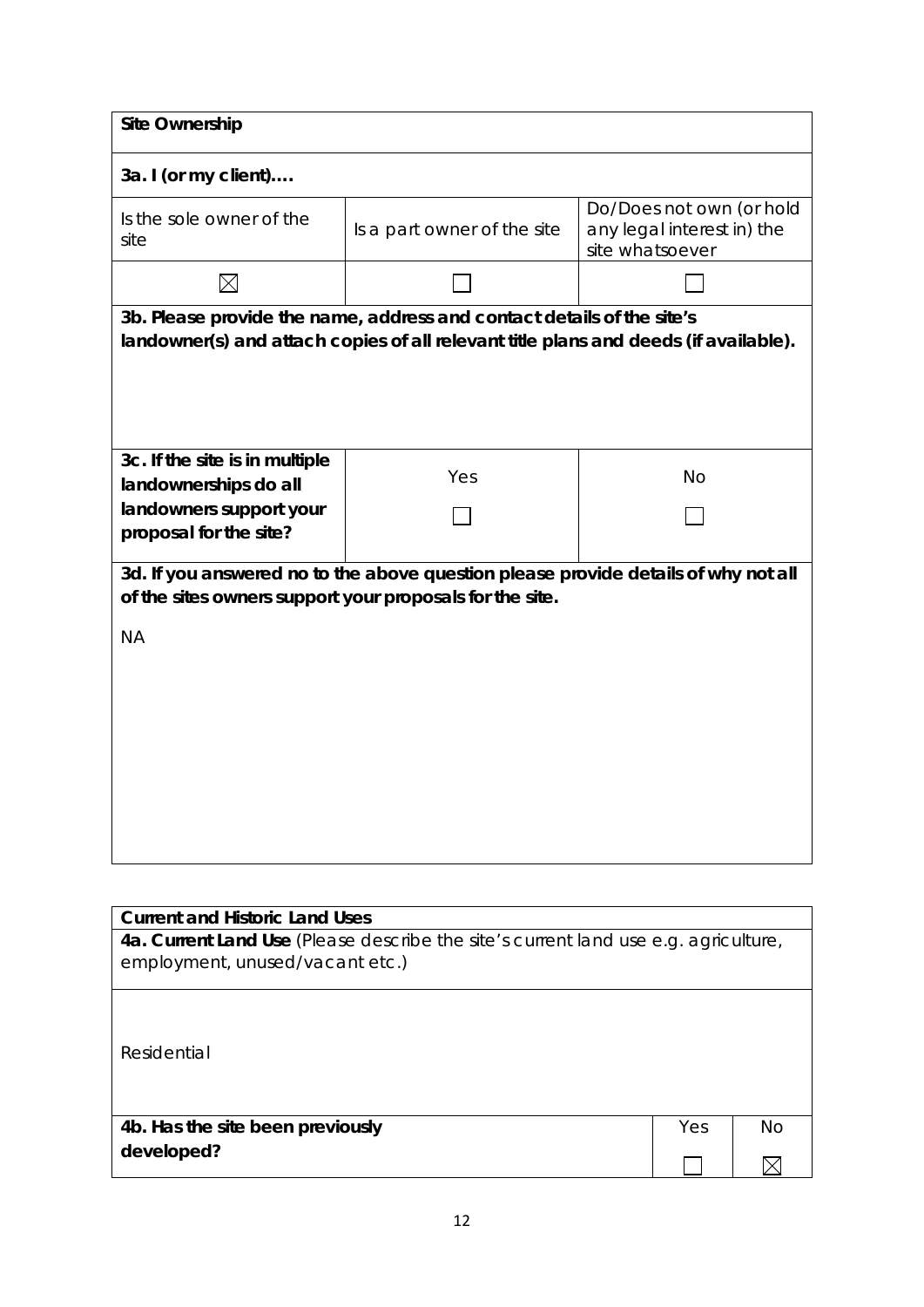| 4c. Describe any previous uses of the site. (please provide details of any relevant |  |
|-------------------------------------------------------------------------------------|--|
| historic planning applications, including application numbers if known)             |  |

NA

# **Proposed Future Uses**

**5a. Please provide a short description of the development or land use you proposed** (if you are proposing a site to be designated as local green space please go directly to question 6)

Residential

# **5b. Which of the following use or uses are you proposing?**

| Market Housing                                              |  | <b>Business and offices</b> | Recreation & Leisure                                                                |
|-------------------------------------------------------------|--|-----------------------------|-------------------------------------------------------------------------------------|
|                                                             |  |                             |                                                                                     |
| Affordable Housing                                          |  | General industrial          | <b>Community Use</b>                                                                |
|                                                             |  |                             |                                                                                     |
| Residential Care Home                                       |  | Storage & distribution      | Public Open Space                                                                   |
|                                                             |  |                             |                                                                                     |
| <b>Gypsy and Traveller</b>                                  |  | Tourism                     | Other (Please Specify)                                                              |
| <b>Pitches</b>                                              |  |                             |                                                                                     |
|                                                             |  |                             | 5c. Please provide further details of your proposal, including details on number of |
| houses and proposed floorspace of commercial buildings etc. |  |                             |                                                                                     |

6 Dwellings

**5d. Please describe any benefits to the Local Area that the development of the site could provide.**

Good quality housing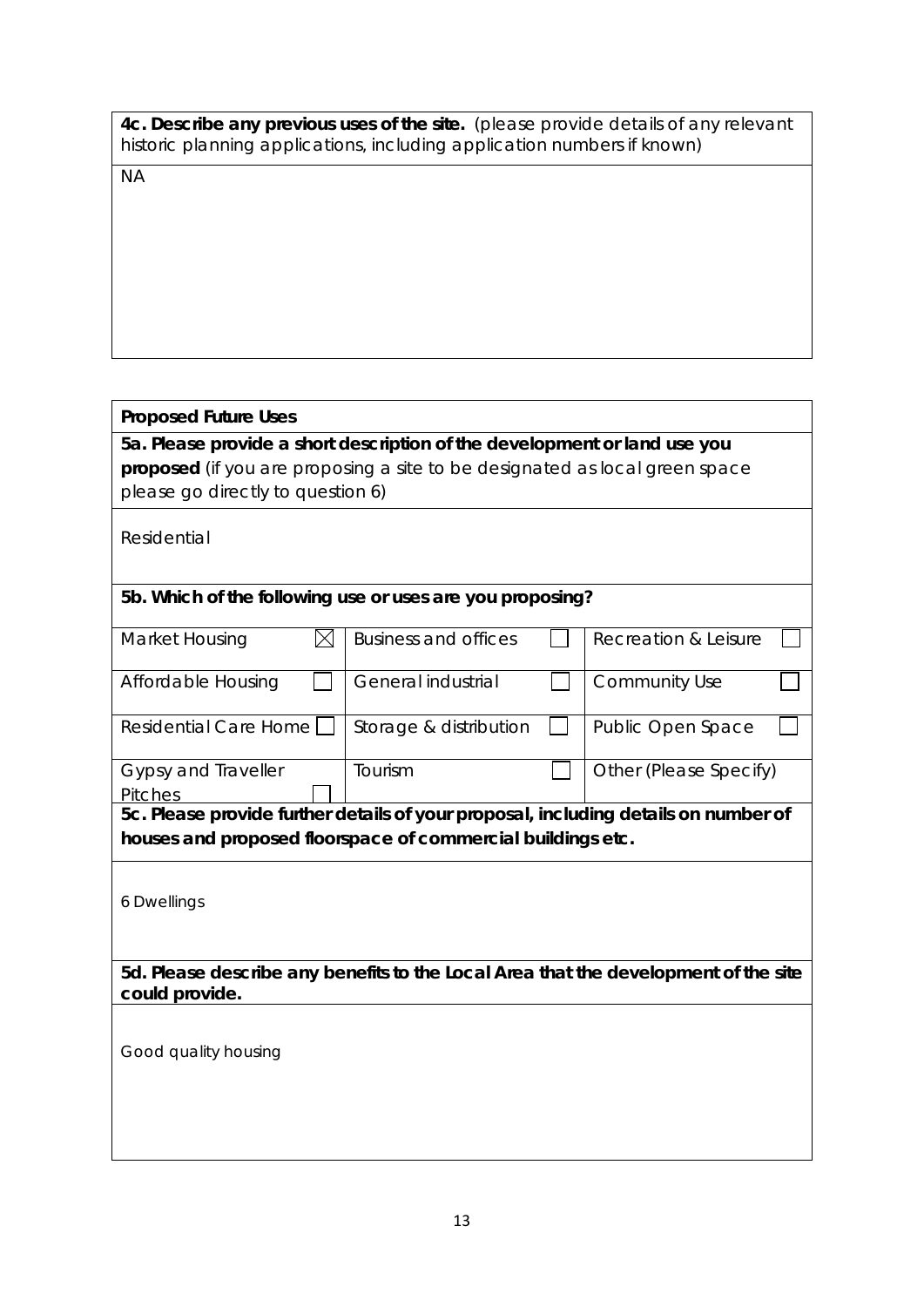# **Local Green Space**

If you are proposed a site to be designated as Local Green Space please complete the following questions. These questions do not need to be completed if you are not proposing a site as Local Green Space. Please consult the guidance notes for an explanation of Local Green Space Designations.

**6a.Which community would the site serve and how would the designation of the site benefit that community.** 

NA

**6b. Please describe why you consider the site to be of particular local significance e.g. recreational value, tranquillity or richness in wildlife.**

NA

### **Site Features and Constraints**

Are there any features of the site or limitations that may constrain development on this site (please give details)?

**7a. Site Access:** Is there a current means of access to the site from the public highway, does this access need to be improved before development can take place and are there any public rights of way that cross or adjoin the site?

Yes and scope to improve visibility if required, from inspection it should be possible to provide 2.4x43m vis splays as required in a 30mph speed limit given position of access point on Strumpshaw Road. There are currently two access points serving No 38, one would remain in use for No38 and the second access (which provides access to an existing outbuilding) would be improved to provide access to the new dwellings.

**7b. Topography:** Are there any slopes or significant changes of in levels that could affect the development of the site?

no

**7c. Ground Conditions:** Are ground conditions on the site stable? Are there potential ground contamination issues?

stable

**7d. Flood Risk:** Is the site liable to river, ground water or surface water flooding and if so what is the nature, source and frequency of the flooding?

no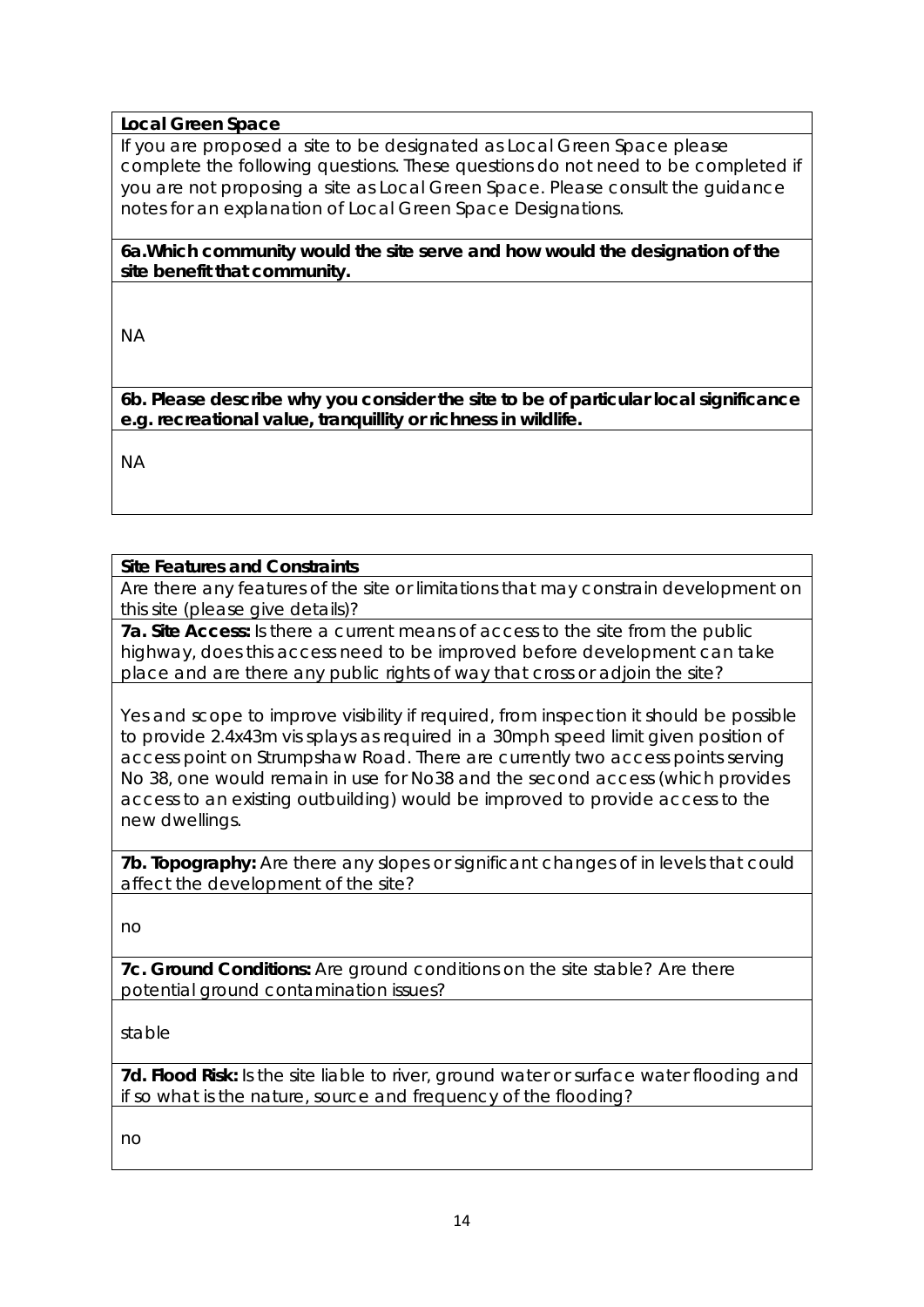**7e. Legal Issues:** Is there land in third party ownership, or access rights, which must be acquired to develop the site, do any restrictive covenants exist, are there any existing tenancies?

none

**7f. Environmental Issues:** Is the site located next to a watercourse or mature woodland, are there any significant trees or hedgerows crossing or bordering the site are there any known features of ecological or geological importance on or adjacent to the site?

No

**7g. Heritage Issues:** Are there any listed buildings, Conservation Areas, Historic Parklands or Schedules Monuments on the site or nearby? If so, how might the site's development affect them?

No

**7h. Neighbouring Uses:** What are the neighbouring uses and will either the proposed use or neighbouring uses have any implications?

Residential

**7i. Existing uses and Buildings:** are there any existing buildings or uses that need to be relocated before the site can be developed.

No

**7j. Other**: (please specify):

NA

| <b>Utilities</b>                                                                      |     |    |        |
|---------------------------------------------------------------------------------------|-----|----|--------|
| 8a. Which of the following are likely to be readily available to service the site and |     |    |        |
| enable its development? Please provide details where possible.                        |     |    |        |
|                                                                                       | Yes | No | Unsure |
| Mains water supply                                                                    |     |    |        |
| Mains sewerage                                                                        |     |    |        |
| Electricity supply                                                                    |     |    |        |
| Gas supply                                                                            |     |    |        |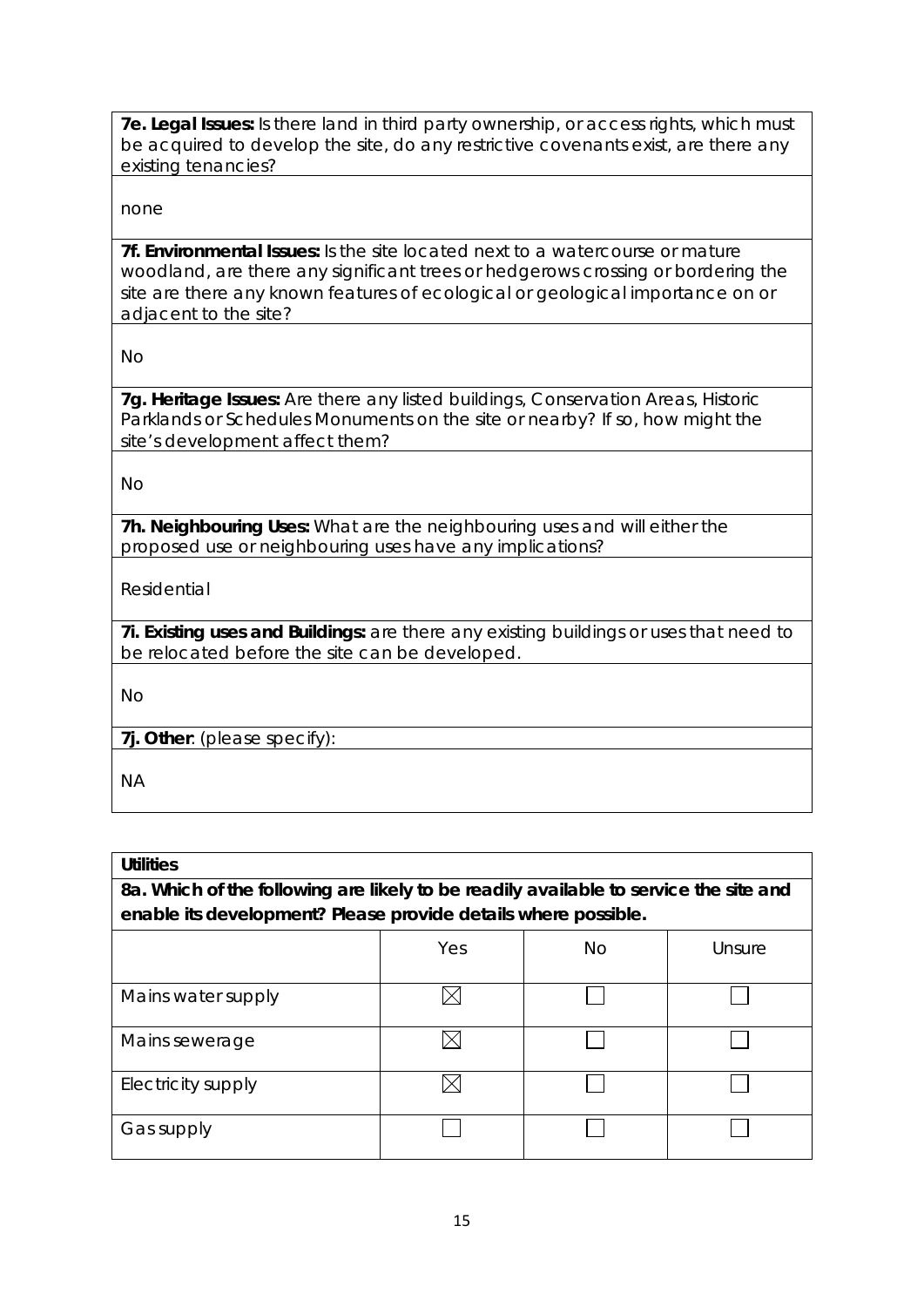| Public highway                                                                     |  |  |
|------------------------------------------------------------------------------------|--|--|
| <b>Broadband internet</b>                                                          |  |  |
| Other (please specify):                                                            |  |  |
| 8b. Please provide any further information on the utilities available on the site: |  |  |
| None                                                                               |  |  |
|                                                                                    |  |  |
|                                                                                    |  |  |
|                                                                                    |  |  |
|                                                                                    |  |  |

| Availability                                                                  |  |  |
|-------------------------------------------------------------------------------|--|--|
| 9a. Please indicate when the site could be made available for the land use or |  |  |
| development proposed.                                                         |  |  |
| Immediately                                                                   |  |  |
| 1 to 5 years (by April 2021)                                                  |  |  |
| 5 - 10 years (between April 2021 and 2026)                                    |  |  |
| 10 – 15 years (between April 2026 and 2031)                                   |  |  |
| 15 - 20 years (between April 2031 and 2036)                                   |  |  |
| 9b. Please give reasons for the answer given above.                           |  |  |
| In single ownership and owners would promote the site as soon as possible     |  |  |

**Market Interest**

**10. Please choose the most appropriate category below to indicate what level of market interest there is/has been in the site. Please include relevant dates in the comments section.**

|                    | Yes   Comments |
|--------------------|----------------|
| Site is owned by a |                |
| developer/promoter |                |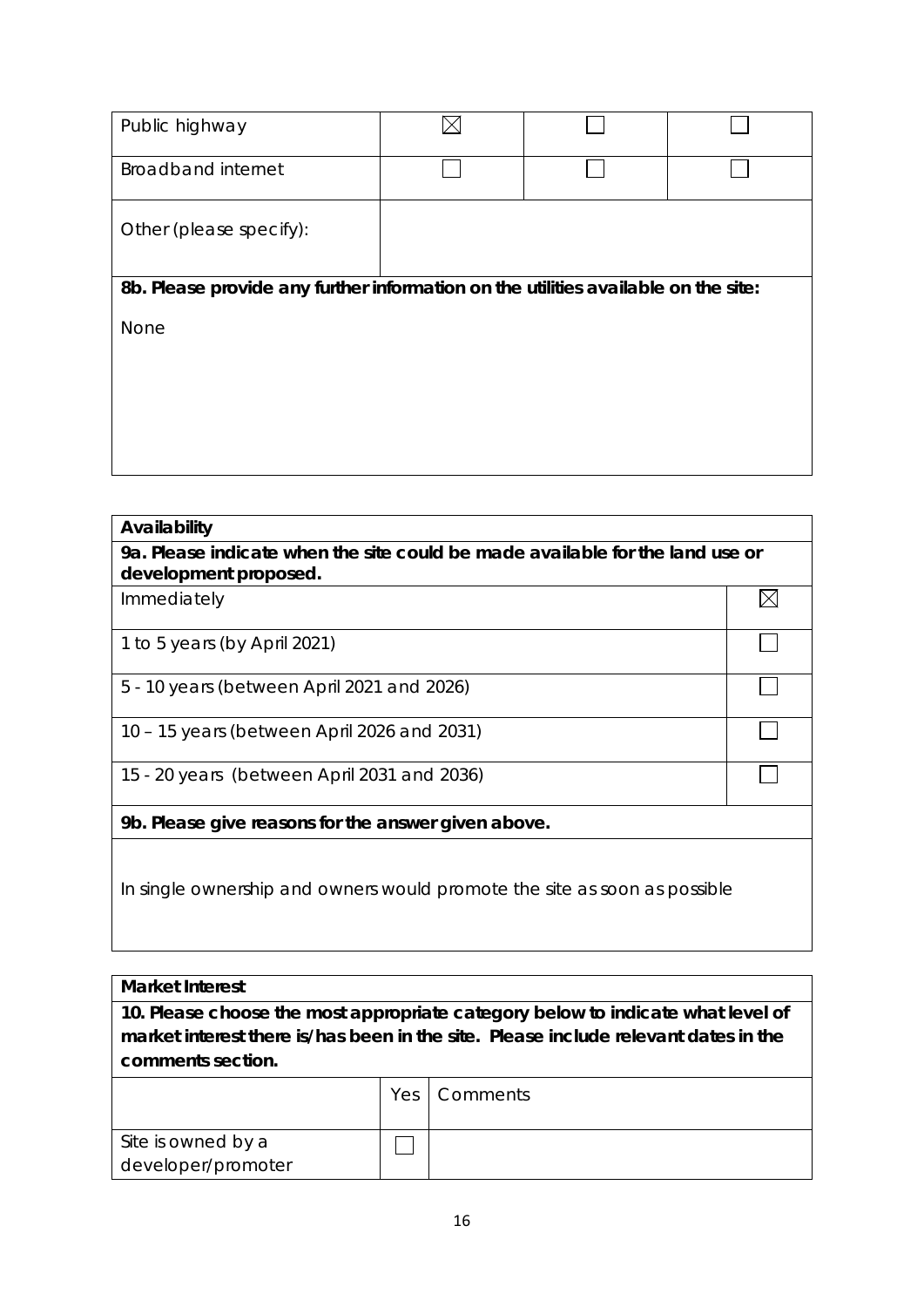| Site is under option to a |  |
|---------------------------|--|
| developer/promoter        |  |
| Enquiries received        |  |
|                           |  |
| Site is being marketed    |  |
|                           |  |
| None                      |  |
|                           |  |
| Not known                 |  |
|                           |  |

#### **Delivery**

**11a. Please indicate when you anticipate the proposed development could be begun.**

 $\boxtimes$ 

 $\Box$ 

٦

┐

Up to 5 years (by April 2021)

5 - 10 years (between April 2021 and 2026)

10 – 15 years (between April 2026 and 2031)

15 - 20 years (between April 2031 and 2036)

**11b. Once started, how many years do you think it would take to complete the proposed development (if known)?**

18 months

| Viability                                                                                                                                                                                                                                                                                                                                                                                                                                     |     |     |        |
|-----------------------------------------------------------------------------------------------------------------------------------------------------------------------------------------------------------------------------------------------------------------------------------------------------------------------------------------------------------------------------------------------------------------------------------------------|-----|-----|--------|
| 12a. You acknowledge that there are likely to be policy requirements<br>and Community Infrastructure Levy (CIL) costs to be met which will be in<br>addition to the other development costs of the site (depending on the<br>type and scale of land use proposed). These requirements are likely to<br>include but are not limited to: Affordable Housing; Sports Pitches &<br><b>Children's Play Space and Community Infrastructure Levy</b> |     |     |        |
|                                                                                                                                                                                                                                                                                                                                                                                                                                               | Yes | No. | Unsure |
| 12b. Do you know if there are there any abnormal<br>costs that could affect the viability of the site e.g.<br>infrastructure, demolition or ground conditions?                                                                                                                                                                                                                                                                                |     |     |        |
| 12c. If there are abnormal costs associated with the site please provide details:                                                                                                                                                                                                                                                                                                                                                             |     |     |        |
| <b>NA</b>                                                                                                                                                                                                                                                                                                                                                                                                                                     |     |     |        |
| 12d. Do you consider that the site is currently viable<br>for its proposed use taking into account any and all                                                                                                                                                                                                                                                                                                                                |     |     |        |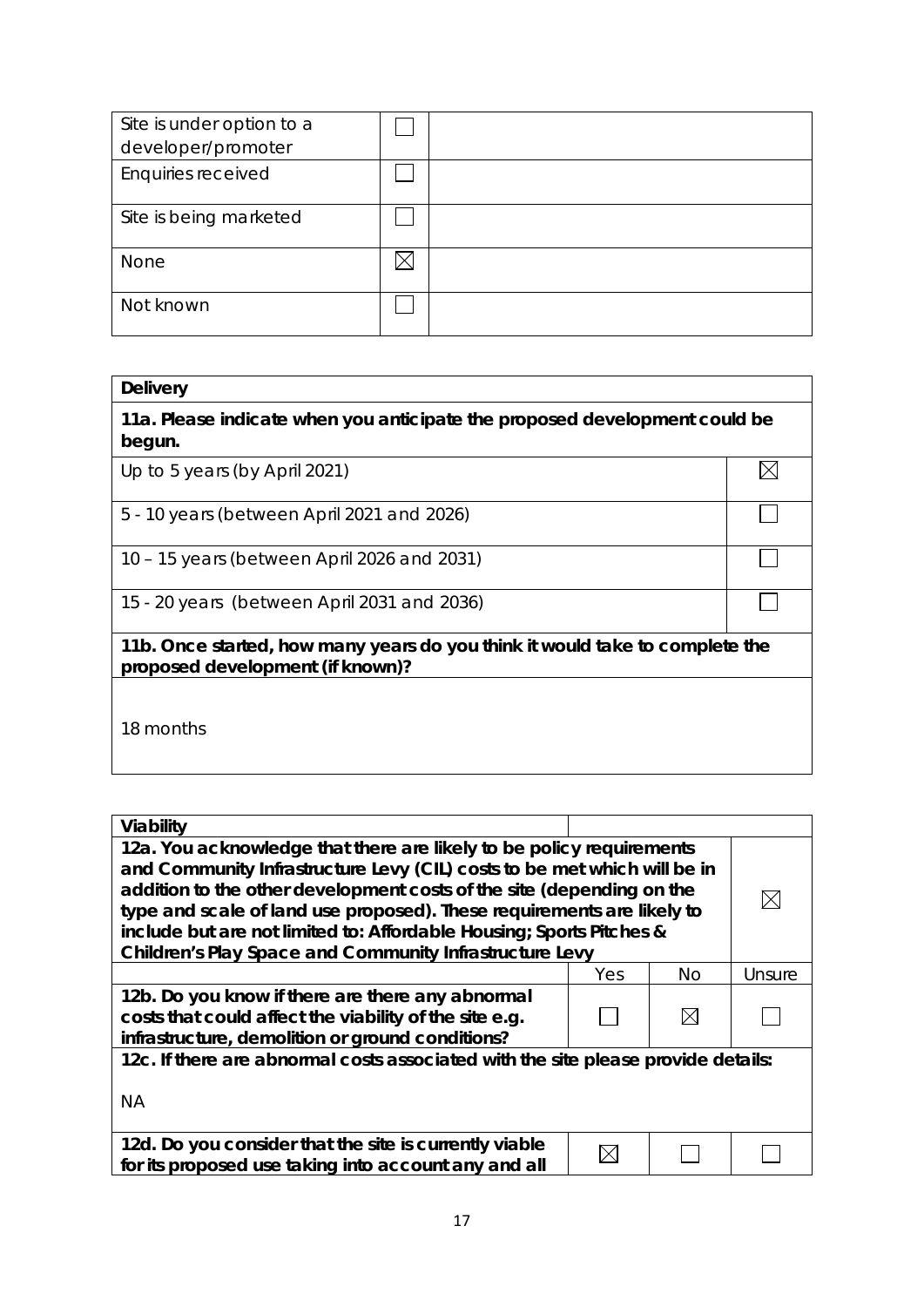| current planning policy and CIL considerations and<br>other abnormal development costs associated with<br>the site?                                                                          |  |  |  |  |
|----------------------------------------------------------------------------------------------------------------------------------------------------------------------------------------------|--|--|--|--|
| 12e. Please attach any viability assessment or development appraisal you have<br>undertaken for the site, or any other evidence you consider helps demonstrate the<br>viability of the site. |  |  |  |  |
| <b>NA</b>                                                                                                                                                                                    |  |  |  |  |
|                                                                                                                                                                                              |  |  |  |  |
|                                                                                                                                                                                              |  |  |  |  |
|                                                                                                                                                                                              |  |  |  |  |
|                                                                                                                                                                                              |  |  |  |  |
|                                                                                                                                                                                              |  |  |  |  |
|                                                                                                                                                                                              |  |  |  |  |
| <b>Other Relevant Information</b>                                                                                                                                                            |  |  |  |  |

**13. Please use the space below to for additional information or further explanations on any of the topics covered in this form**

NA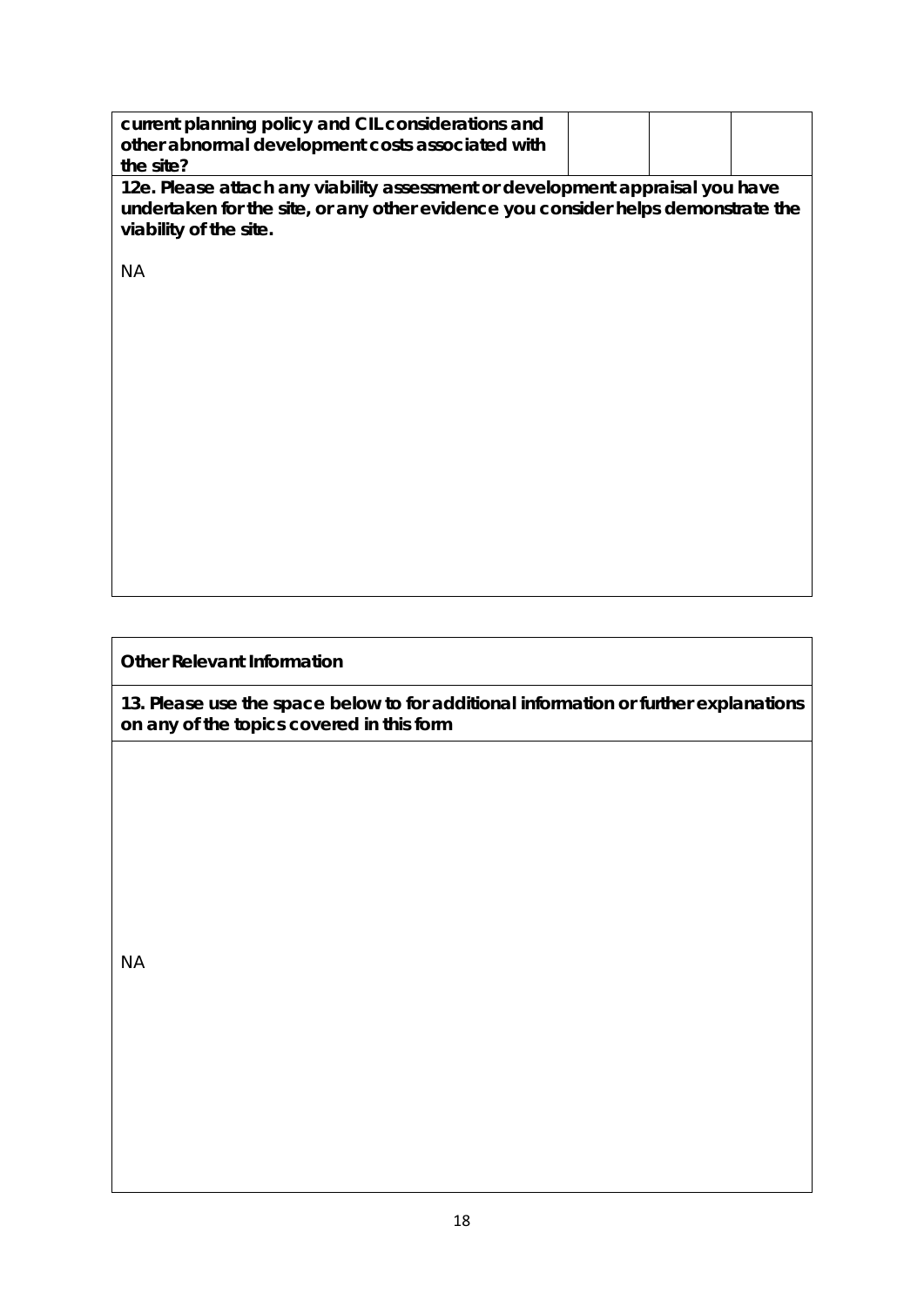| <b>Check List</b>                                                |  |
|------------------------------------------------------------------|--|
| <b>Your Details</b>                                              |  |
| Site Details (including site location plan)                      |  |
| Site Ownership                                                   |  |
| <b>Current and Historic Land Uses</b>                            |  |
| Proposed Future Uses                                             |  |
| Local Green Space (Only to be completed for proposed Local Green |  |
| <b>Space Designations)</b>                                       |  |
| Site Features and Constraints                                    |  |
| <b>Utilities</b>                                                 |  |
| Availability                                                     |  |
| Market Interest                                                  |  |
| Delivery                                                         |  |
| Viability                                                        |  |
| Other Relevant Information                                       |  |
| Declaration                                                      |  |

# **14. Declaration**

I understand that:

Data Protection and Freedom of Information

The Data Controller of this information under the Data Protection Act 1998 will be Norfolk County Council, which will hold the data on behalf of Broadland District Council, Norwich City Council and South Norfolk District Council. The purposes of collecting this data are:

- to assist in the preparation of the Greater Norwich Local Plan
- to contact you, if necessary, regarding the answers given in your form
- to evaluate the development potential of the submitted site for the uses proposed within the form

### **Disclaimer**

The Site Submission response forms received as part of the Greater Norwich Local Plan Regulation 18 Consultation will be published and made available for public viewing. By submitting this form you are consenting to the details about you and your individual sites being stored by Norfolk County Council, and the details being published for consultation purposes. Any information you consider to be confidential is clearly marked in the submitted response form and you have confirmed with the Council(s) in advance that such information can be kept confidential as instructed in the Greater Norwich Local Plan: Regulation 18 "Growth Options" Consultation - Site Submission Guidance Notes.

I agree that the details within this form can be held by Norfolk County Council and that those details can be shared with Broadland District Council, Norwich City Council and South Norfolk District Council for the purposes specified in this declaration.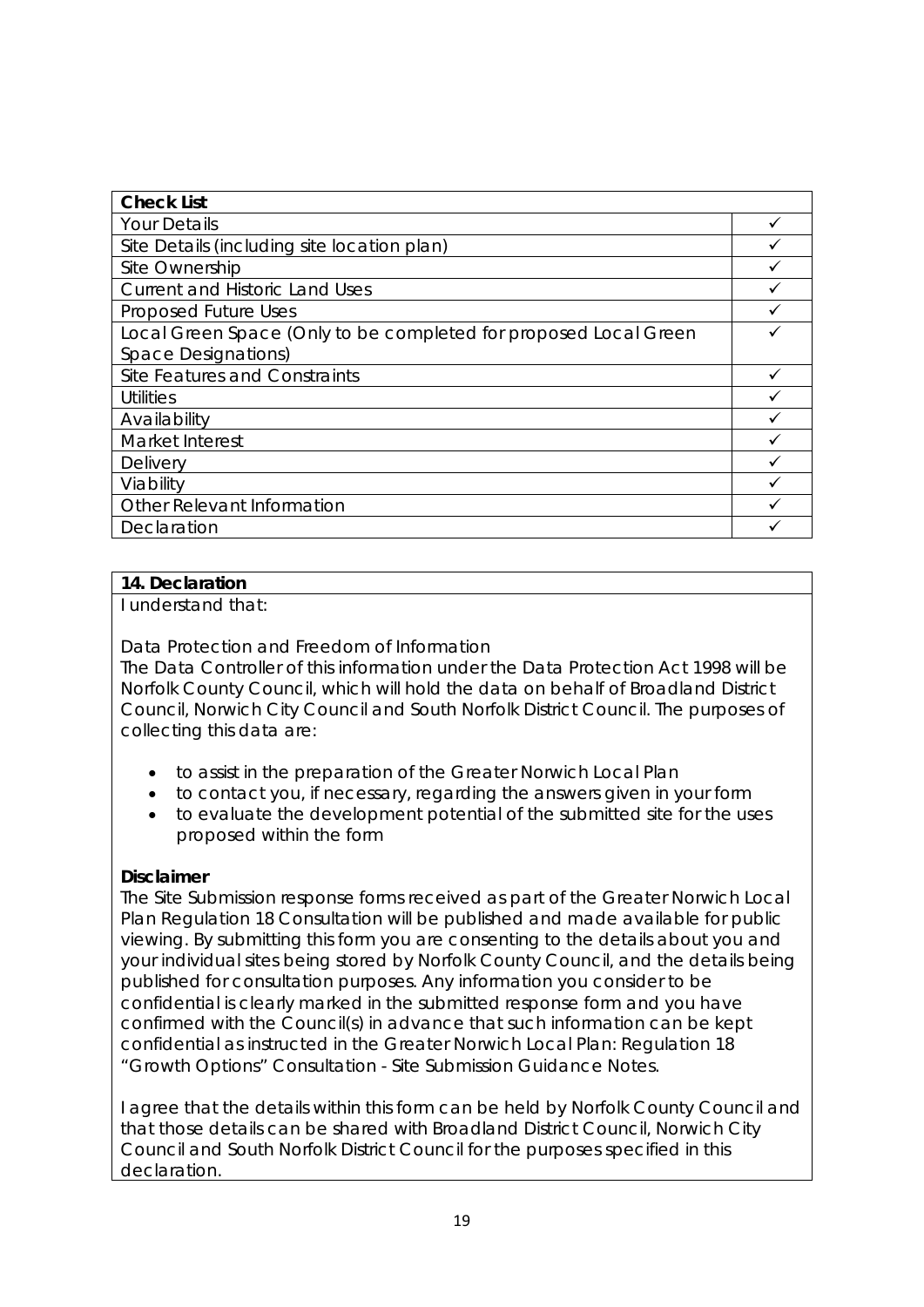| Name               | Date       |
|--------------------|------------|
| <b>Rob McVicar</b> | 26.04.2018 |